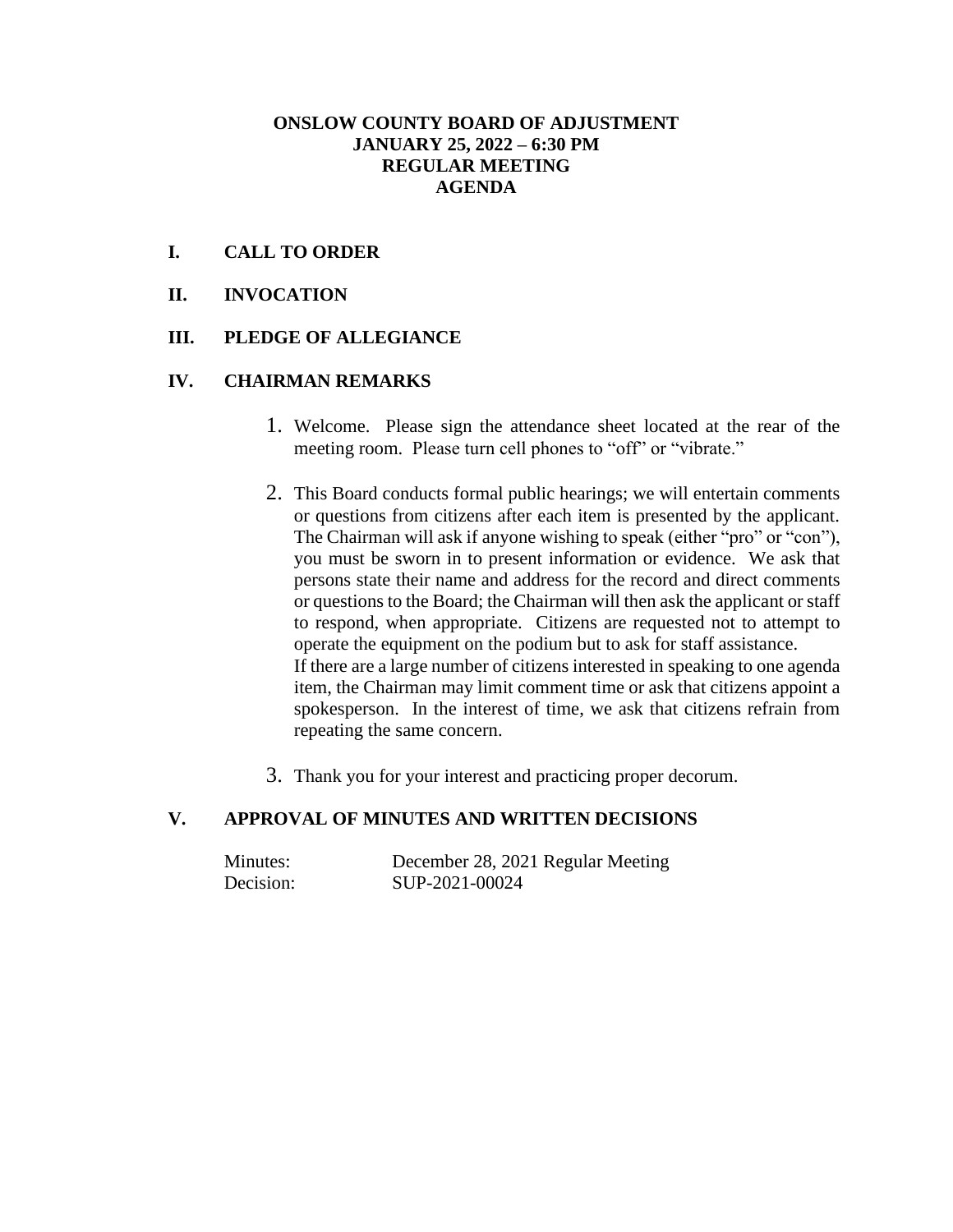Onslow County Board of Adjustment January 25, 2022 Agenda Page 2

## **VI. SPECIAL USE APPLICATIONS**

| <b>A. OFF-PREMISE SIGN</b>                                              | SUP-2021-00025                  |
|-------------------------------------------------------------------------|---------------------------------|
| <b>General Information:</b> Single billboard fronting Piney Green Road. |                                 |
| <b>Parcel ID:</b> 1115-64.7                                             | <b>Zoning District: RA</b>      |
| <b>Owner:</b> Tommy Lee Adams & Others                                  | <b>Applicant:</b> Grey Outdoors |
| Location: 2396 Piney Green Road                                         | <b>Township:</b> White Oak      |

#### **The following conclusions must be made by the Board for issuance of a Special Use Permit:**

- a. Will not materially endanger the public health or safety;
- b. Meets all required special use standards and specifications;
- c. Will not substantially injure the value of abutting property, or is a public necessity; and,
- d. Will be in harmony with the surrounding area and in general conformity with the County Comprehensive Plan.

| B. MARSDEN STORAGE FACILITY                                                   | SUP-2021-00028             |
|-------------------------------------------------------------------------------|----------------------------|
| <b>General Information:</b> Motor vehicle and boat storage on 2.262 acre lot. |                            |
| <b>Parcel ID:</b> 765C-8.1                                                    | <b>Zoning District: RA</b> |

**Parcel ID:**  $765C-8.1$  **Zoning District:** RA **Owner:** 129 Dunn Rd LLC **Applicant:** George Marsden **Location:** 129 Dunn Road **Township:** Stump Sound

## **The following conclusions must be made by the Board for issuance of a Special Use Permit:**

- a. Will not materially endanger the public health or safety;
- b. Meets all required special use standards and specifications;
- c. Will not substantially injure the value of abutting property, or is a public necessity; and,
- d. Will be in harmony with the surrounding area and in general conformity with the County Comprehensive Plan.

## **C. GREBE ACCESSORY STRUCUTRE SUP-2021-00026**

**General Information:** Accessory structure to exceed 50% of the square footage of the home.

| <b>Parcel ID: 777-47</b>                     | <b>Zoning District: R-8M</b> |
|----------------------------------------------|------------------------------|
| <b>Owner/Applicant:</b> James & Nicole Grebe |                              |
| <b>Location:</b> 111 Sail Way                | <b>Township:</b> Stump Sound |